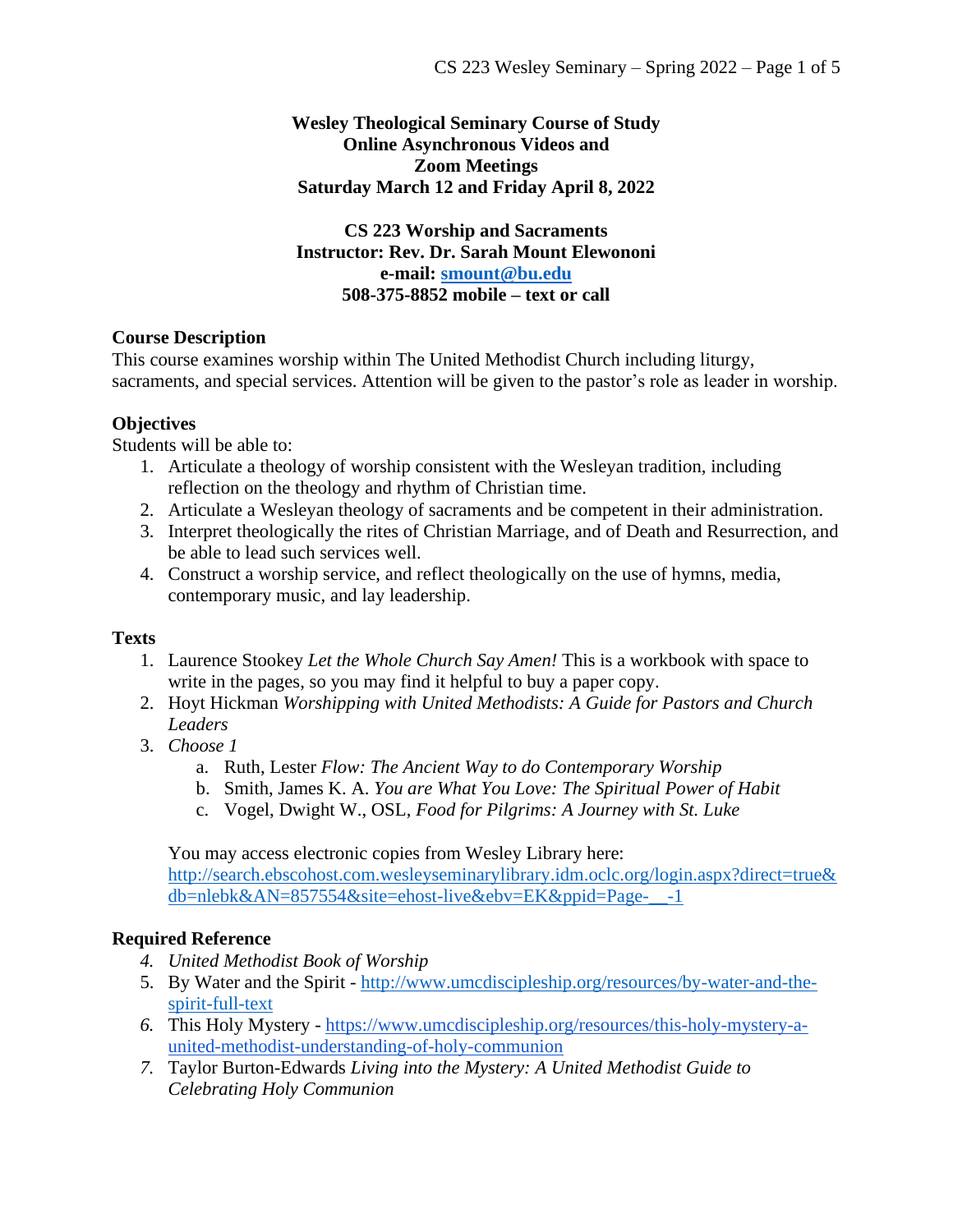## **Program Schedule**

- Tuesday, February 1, 2022 Fill in Basic Info Google Doc [here.](https://docs.google.com/forms/d/1hKDYLzTN4XOfoRmse2eKZ3s-4LeuN6azg0cVpTINfUs/edit)
- Tuesday, February 15, 2022 turn in first assignment to Blackboard please write it *before* you read any of the assigned books, or watch any videos. You may turn it in as soon as Blackboard accepts it.
- Sign up for the Safe Harbor Discord server using the link Sarah sends you upon completing the Basic Info Google Doc
- Watch Part I videos before writing the other assignments due by 11:59 pm March 11
- Drop in and talk with Sarah in the Safe Harbor Parlor during office hours as needed Times: TBA
- Meet with your small group to prepare presentation of Ruth, Smith or Vogel book
- Saturday March 12, 2022 ZOOM
	- o 1:00 p.m. Worship and meet and greet
	- o 1:30 p.m. Discussion of Ruth, Smith and Vogel books
	- o 1:50 Baptismal Tai Chi together
	- o 2:00 2:50 Discussion of videos Part I and any questions you have so far
- Post responses to items I-IV on Safe Harbor Discord by 11:59 pm March 11
- Comment on two of your colleagues' responses' to each item I-IV on the Safe Harbor Discord by Sunday March 13, 11:50 pm
- Watch Part II videos before writing assignments due by Noon April 8
- Drop in and talk with Sarah in the Safe Harbor Parlor during office hours as needed Times: TBA
- Friday **April 8, 2022** ZOOM
	- o 1:00 p.m. Worship and Check in
	- o 1:30 p.m. Discussion of Formation, Habits and Worship
	- o 1:50 Baptismal Tai Chi together
	- $\degree$  2:00 2:50 Discussion of Church Time, Weddings, Funerals and Witness
- Post responses to items V-XI on the Discussion board by noon April
- Comment on two of your colleagues' responses to each item V-XI on the Discussion Board by Sunday February 28, 11:50 pm

### **Assignment Instructions**

- Fill in Google Doc Basic Info Form by February 1 or when you register.
- Assignments 2 is due February 15 to help the instructor plan. DO NOT START READING THE TEXTS OR WATCHING THE VIDEOS BEFORE UNTIL AFTER THIS ASSIGNMENT IS COMPLETE.
- Please read the assigned texts before writing the other assignments.
- Assignments 3 6 part 1 are due at 11:59 on March 11 via Blackboard.
- Assignments 6 part 2 10 are due at noon on April 8 via Blackboard.
- Each assignment should be double spaced, 12-point Times New Roman (or similar) font, with one-inch margins.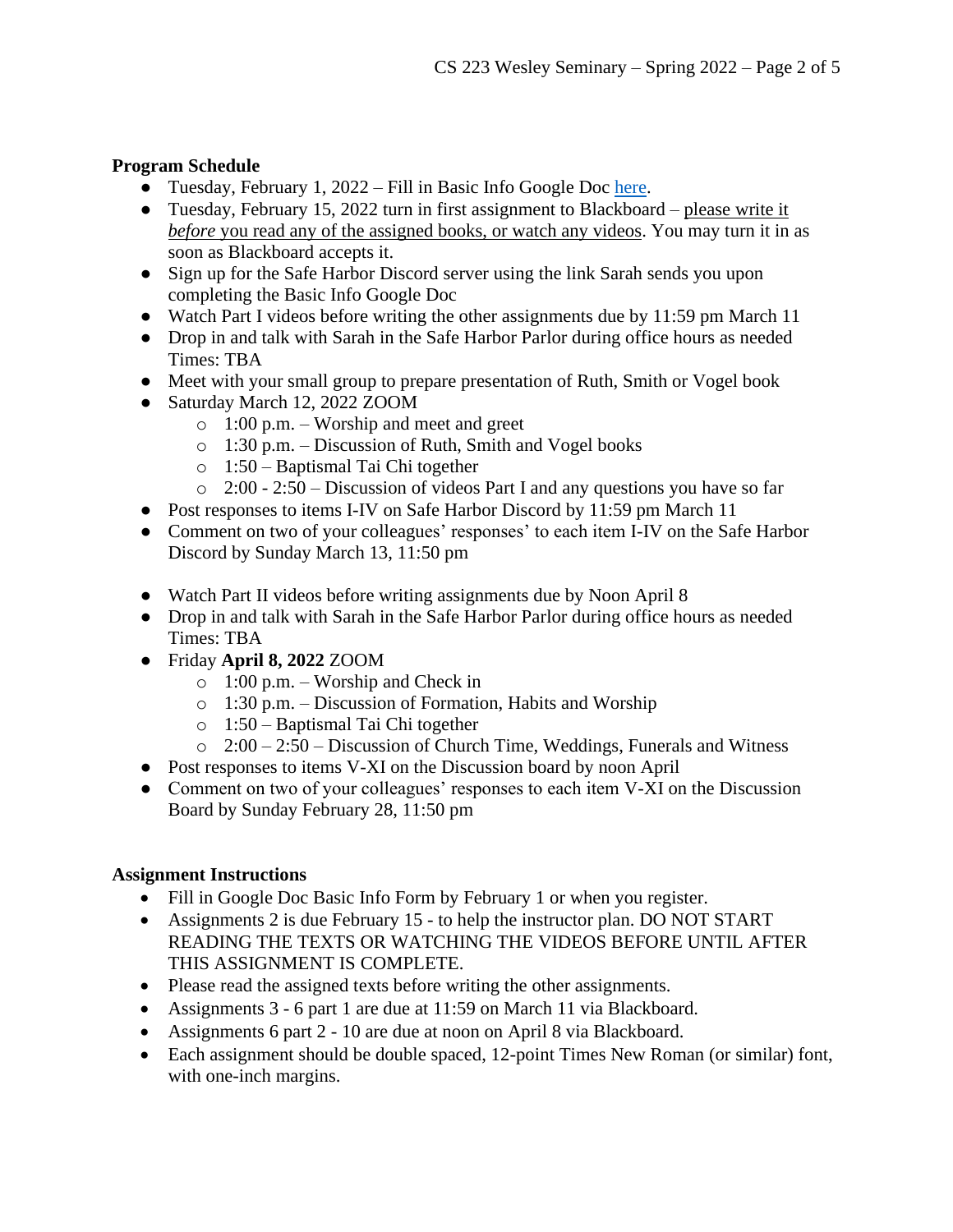- Your answers are to be in your own words, while showing you understand the main ideas found in the readings. These are short papers; do not take up a lot of space quoting sources. Use short citations like (*Flow* p. 3) or (BOW 334).
- The page numbers are set as a minimum. Please do not go over more than a page.

## **Assignments**

- 1. [Basic Information form.](https://docs.google.com/forms/d/e/1FAIpQLSczopojxJ3XH_xBT15i2DOg-GbrWQeaOtXkRgsiztuJ2WUjuQ/viewform?usp=sf_link) Please use this link and fill out the Google form as soon as you register for the course.
- 2. **Your Experiences Leading Worship** DO THIS BEFORE YOU READ THE ASSIGNED BOOKS OR WATCH THE VIDEOS. Write a letter called "Why I deserve an A" dated April 8. Imagine yourself in the future describing what you have learned and accomplished in this course. Be sure to name actual questions or quandaries about United Methodist worship that have come up for you and/or your congregation(s) since you began your pastoral ministry. Consider the following in regard to your appointment:
	- a. Attending to the liturgical year
	- b. Administering Baptism and Holy Communion
	- c. Conducting funerals
	- d. Conducting weddings (2 pages)

*This assignment is meant to help clarify to Sarah what you most hope to learn in this class.*

- 3. Note whether you have chosen the Smith, Ruth or Vogel book as your third text. You will be place in a small group with other class members who are reading the same book, and will prepare an engaging summary for the rest of the class.
- 4. **Become a Book of Worship Trivia Champ** Review the table of contents of the BOW, read all of the introductions to sections, and read over the rubrics. Make note of any questions you have. Take the BOW trivia quiz found on Blackboard. You may use your BOW while answering the quiz. (Due March 11 at 11:59 pm)
- **5. Let the Whole Church Say Amen** Read through this workbook and do all of the exercises. Please work through it as Stookey designed it to be done in short segments every two or three days, not all at once. Exercises 1-12 and Interlude C should be completed by noon on Saturday March 12. The remaining exercises should be completed by noon Friday April 8. Look for and answer questions about this experience on the Discussion Board.

# **6. Writing and Analyzing Liturgy**

- **Part 1**
- a. Watch the three videos in Lesson V Eucharist
- **b.** Carefully read pages 33-80 of the *Book of Worship*, *This Holy Mystery,* and *Living Into the Mystery*.
- **c.** Then read the Open Source Liturgy Project Document and Slides:
	- [https://docs.google.com/document/d/1TVlVusmL11ry4zByhtoQ2OvBzx-](https://docs.google.com/document/d/1TVlVusmL11ry4zByhtoQ2OvBzx-P47ROIyts_Aj_N0E/edit?usp=sharing)[P47ROIyts\\_Aj\\_N0E/edit?usp=sharing](https://docs.google.com/document/d/1TVlVusmL11ry4zByhtoQ2OvBzx-P47ROIyts_Aj_N0E/edit?usp=sharing)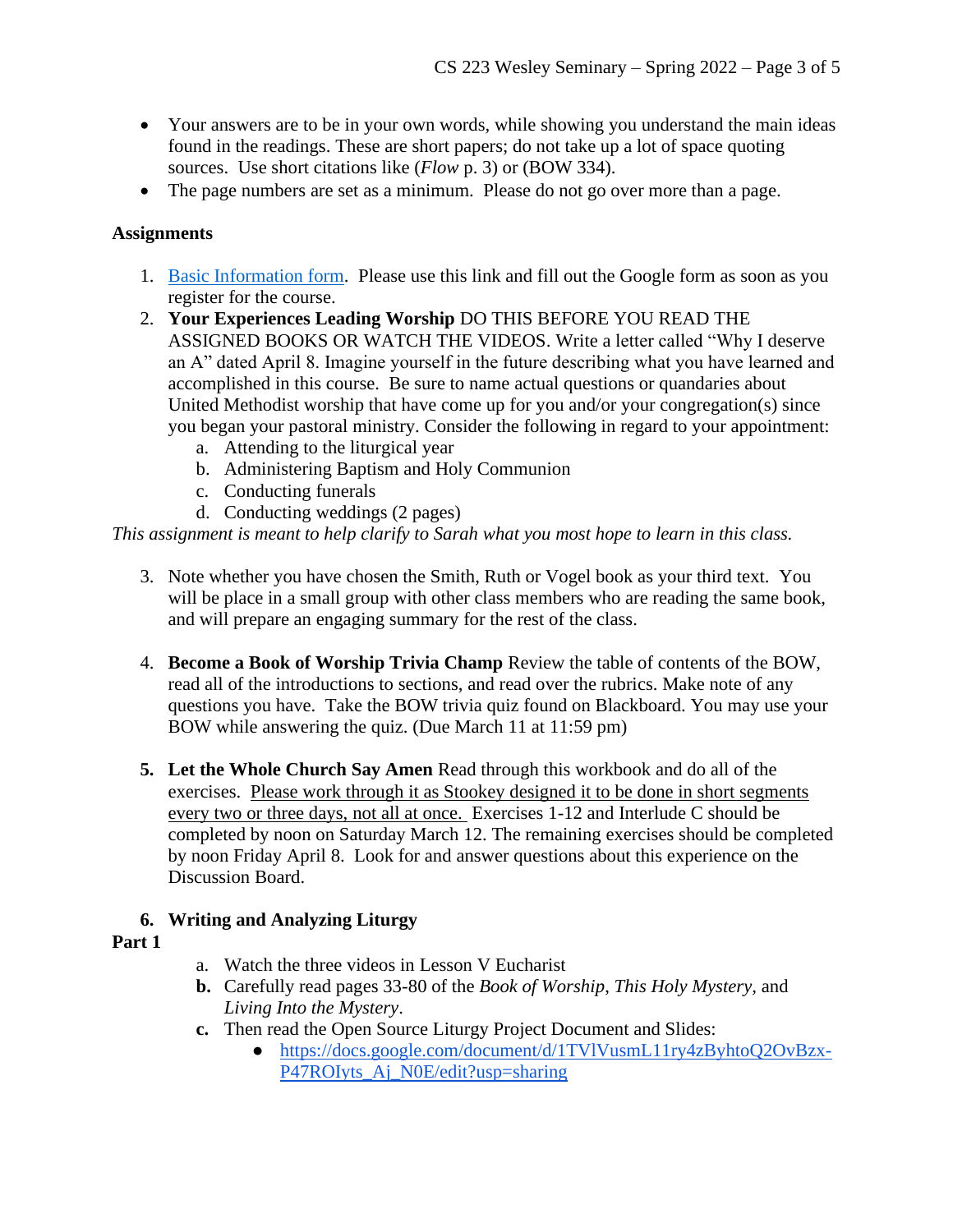- [https://docs.google.com/presentation/d/1SPL5](https://docs.google.com/presentation/d/1SPL5-uSNf06Cd676WKp7cKvl0qNKo6r3xvN40SQIdMY/edit?usp=sharing) [uSNf06Cd676WKp7cKvl0qNKo6r3xvN40SQIdMY/edit?usp=sharing](https://docs.google.com/presentation/d/1SPL5-uSNf06Cd676WKp7cKvl0qNKo6r3xvN40SQIdMY/edit?usp=sharing)
- **d.** Read *A Native American Celebration of Holy Communion*  [https://www.umcdiscipleship.org/resources/a-native-american-celebration-of](https://www.umcdiscipleship.org/resources/a-native-american-celebration-of-holy-communion)[holy-communion](https://www.umcdiscipleship.org/resources/a-native-american-celebration-of-holy-communion)
- e. Read *Breaking Bread Behind the Wall [https://www.umcdiscipleship.org/resources/breaking-bread-behind-the-wall-a](https://www.umcdiscipleship.org/resources/breaking-bread-behind-the-wall-a-prison-communion-liturgy)[prison-communion-liturgy](https://www.umcdiscipleship.org/resources/breaking-bread-behind-the-wall-a-prison-communion-liturgy)*
- f. Read *Holy Communion at the End of an Appointment* [https://www.umcdiscipleship.org/resources/holy-communion-at-the-end-of-an](https://www.umcdiscipleship.org/resources/holy-communion-at-the-end-of-an-appointment)[appointment](https://www.umcdiscipleship.org/resources/holy-communion-at-the-end-of-an-appointment)
- **g.** Then put together a whole worship service for this event. Write a paragraph describing the specific context for this service. Create a worship bulletin listing the scripture text(s), acts of worship, hymn choices, a paragraph describing the theme of your sermon, prayers etc. and including an original custom-made communion liturgy that you have written (following the core for developers) for one of the following contexts.
	- **i.** The birthday celebration of a parishioner who has turned 100 (or another milestone)
	- **ii.** Native American Ministries Sunday May 1, 2022
	- **iii.** The dedication of actual lay leaders in your church (teachers, Habitat for humanity volunteers, mission team etc.)

*This is NOT just busy work – but something you can actually use in your present appointment!*

**h.** Turn in this bulletin on March 11 with the rest of your papers (3 pages – be ready to email a second copy of this paper to a colleague – which we will organize together on March 12)

# **Part 2**

- i. Using the videos for Part I, readings, class discussions and information offered by the Open Source Liturgy Project, evaluate a class-mate's worship service with communion liturgy. Does the worship follow the Basic Pattern? Does it follow the core? Does it flow? Is it scripturally based and theologically sound? Is there any wording or action that may inadvertently exclude someone, or that might be misinterpreted? Does it honor the people while avoiding stereotypes? What adaptations would you want to make before you used this service and liturgy for **your** congregation? (2 pages)
- 7. **Worship as Spiritual Formation** Read Hickman, *By Water and the Spirit* and your choice of *Flow, You Are What You Love* or *Food for Pilgrims*. Reflect on worship in light of the mission of the United Methodist Church to make disciples of Jesus Christ for the transformation of the world. Write a paper exploring how worship design and practices might lead your congregation to become more awake to the work of God in the world and in their lives, and inspires them to participate in the life-long process of transformation that restores us to the image of God. Write about your role as pastor in this process of formation. What is the role of other members of your congregation? What did you learn from Smith, Ruth or Vogel that will shape your future worship leadership? (4 pages)